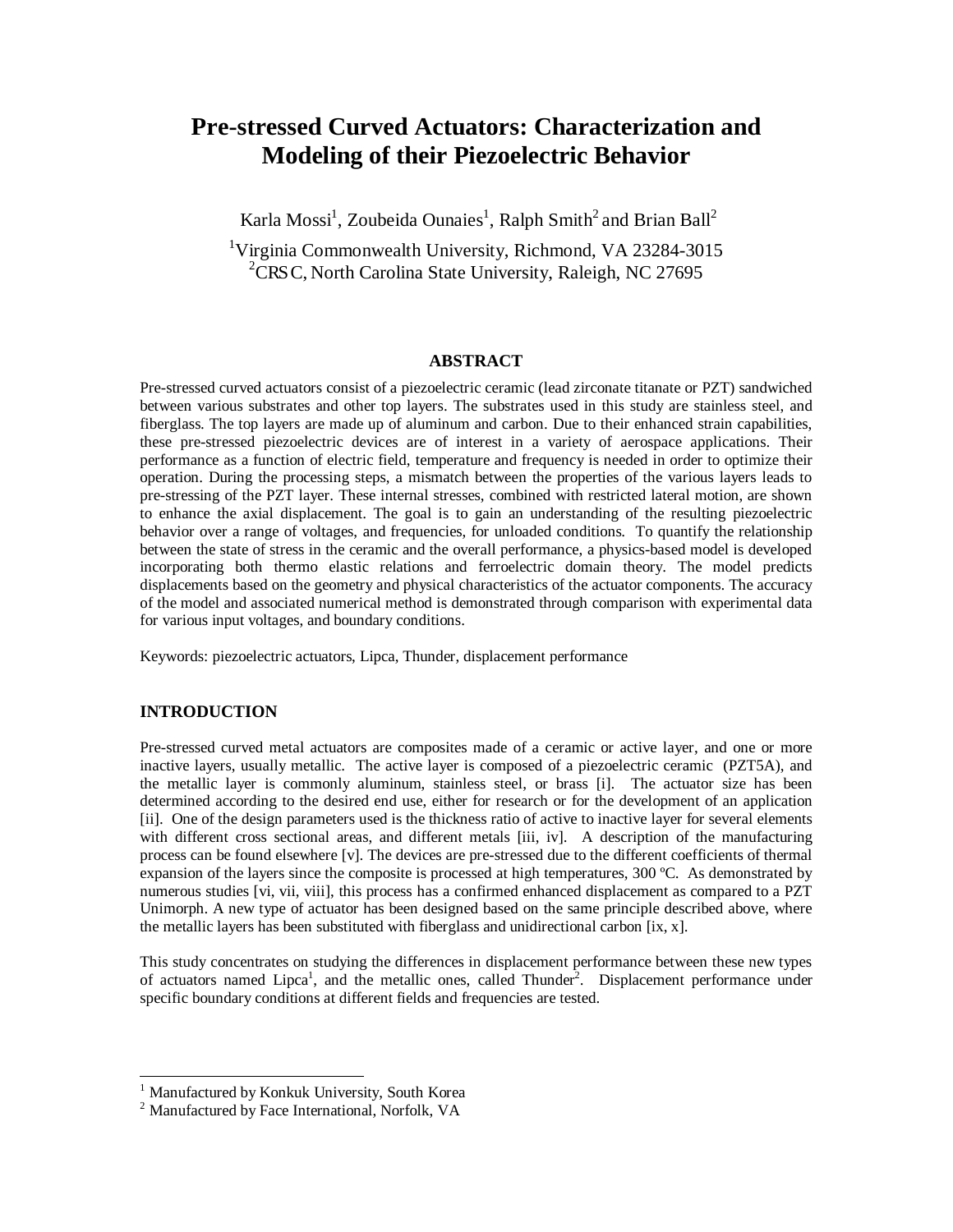## **EXPERIMENTAL SETUP**

Experiments are conducted to consistently quantify the free-displacement of different types of pre-stressed piezoelectric actuators. The groups tested consist of the actuators, LIPCA-C2 and Thunder. Lipca actuators are composed of a glass/epoxy top layer of 3.937 in x 0.945 in x 0.035 in, a layer of unidirectional carbon epoxy layer of 2.795 in x 0.866 in x 0.004 in, another glass/epoxy layer, a PZT layer of 2.85 inx 0.906 in x 0.0098 in, and another glass/epoxy layer, as shown in Figure 1. Thunder devices consist of a top aluminum layer 2.795 in x 0.945 in x 0.001 in, an SI adhesive layer, a PZT layer of 2.85 in x 0.945 in x 0.0091 in type 3195HD (CTS wireless), another adhesive layer, and a stainless steel bottom layer of 3.819 in x 0.945 in x 0.0074 in, as shown in Figure 2. There are 10 samples per case.



**Figure 1. Layer composition of a Lipca-C2 Device**



**Figure 2. Layer composition of a Thunder-C2 Device**

The actuators are measured using a Multitoyo micrometer, a balance, an HP4194 impedance analyzer, a NAIS LM10 non-contact laser, an Intel digital optical microscope, a LeCroy 9350L oscilloscope, an HP 33120A signal generator, a TREK PZD700 voltage amplifier, and a data acquisition system. Furthermore, a specially designed fixture weighing approximately 10 lbs was built that consisted of a block of steel, a fixed support in one end, and a linear bearing by American Linear Manufacturers Inc. model LPA12-1-05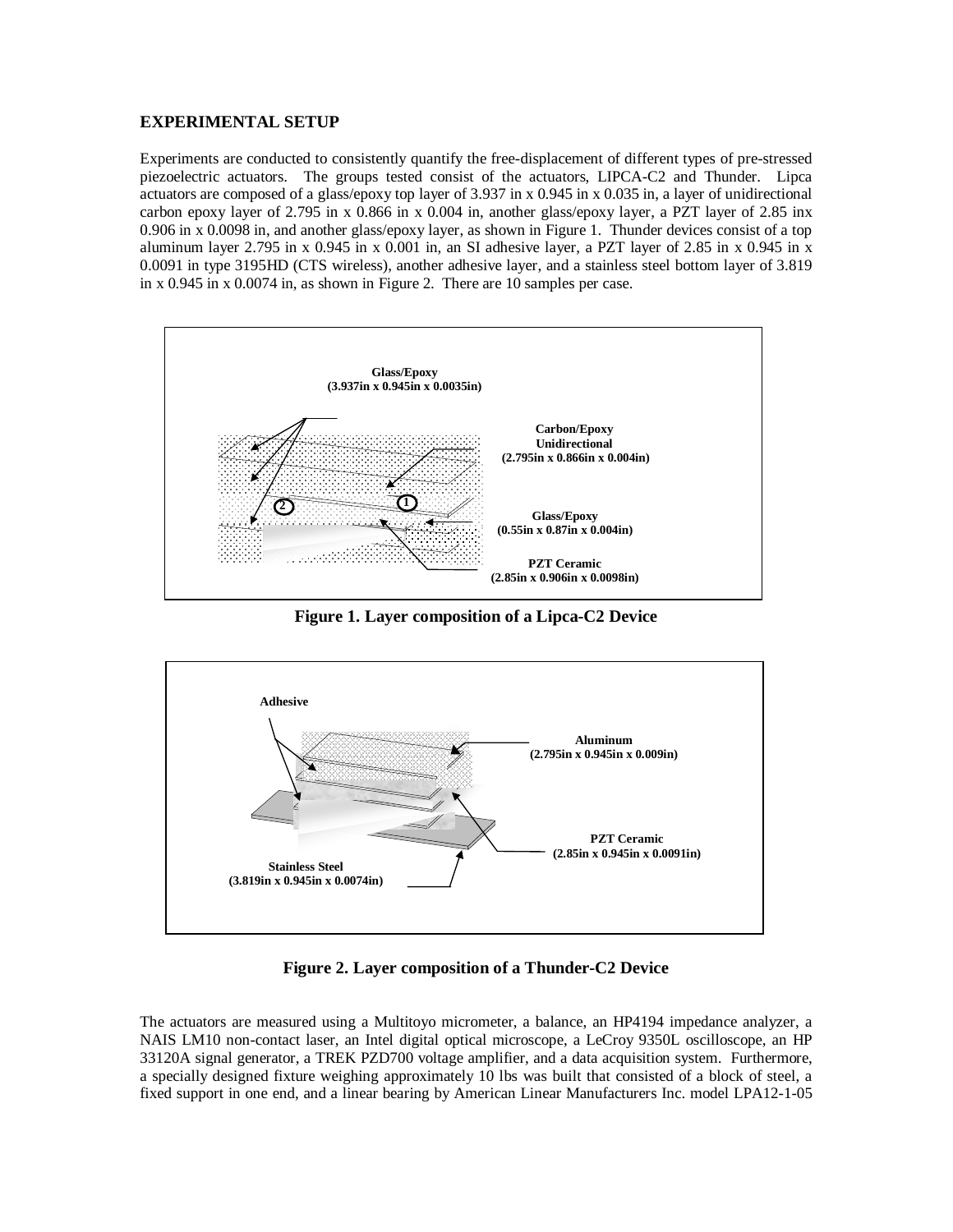at the other end, providing a pin-free simply supported holder (Figure 3). This setup provides consistent boundary conditions, namely a pin and a roller, and enough support for the actuators to be operated at resonant frequencies.



**Figure 3. Schematic of holding fixture used for testing**

### **RESULTS**

The first set of measurements performed included weighing each actuator, measuring total thickness, and measuring dome height. These measurements are then averaged and a summary of these results is shown in Table 1. It can be clearly seen that Lipca-C2 weighs 1.4 times less than a Thunder device of the approximate same cross sectional area, even though the total thickness is different. In short a Lipca device is 31% lighter than Thunder. The total thickness of Lipca is 35% higher than that of a Thunder device. The active layer, the PZT, has approximately the same dimensions for both sets of devices. The dome-height of a device, defined as the tallest point of the curved device measured with a non-contact laser, shows that Lipca is 65% flatter than a Thunder device.

This last measurement is usually a good indication of the amount of pre-stress in the Thunder device and has been used as one gauge of the performance of the final device [3].

|                      | Weight (oz)                   | <b>Total Thickness</b><br>(mils) | Dome Height<br>(mils) |  |
|----------------------|-------------------------------|----------------------------------|-----------------------|--|
|                      | $\overline{m} \pm \sigma_{m}$ | $t\pm\sigma$ ,                   | $h \pm \sigma_{h}$    |  |
| Lipca-C <sub>2</sub> | $0.192 \pm 0.0019$            | $29.17 \pm 0.346$                | $83.23 \pm 9.96$      |  |
| Thunder              | $0.279 \pm 0.0046$            | $18.90 \pm 1.362$                | $238.07 \pm 6.38$     |  |

**Table 1 Static Measurement Comparison**

<sup>σ</sup>*: standard deviation. Subscripts m: mass, t: thickness, h: dome height.*

The next set of measurements, capacitance, dissipation factor, and impedance variations with frequency, are made using the impedance analyzer at  $1V_{rms}$  (2.828Vpp) signal level. From these results, dielectric loss and capacitance can be calculated and plotted. For the Lipca-C2 pieces, measurements were made using two sets of leads provided; one set has the top lead making contact with the ceramic through one layer of glass epoxy, while in the other set the top layer is in direct contact with the ceramic layer. The remaining contact for both sets of leads is through the glass epoxy layer at the bottom of the configuration. These leads correspond to no. 1 and no. 2 respectively and are marked on Figure 2. All the Lipca samples were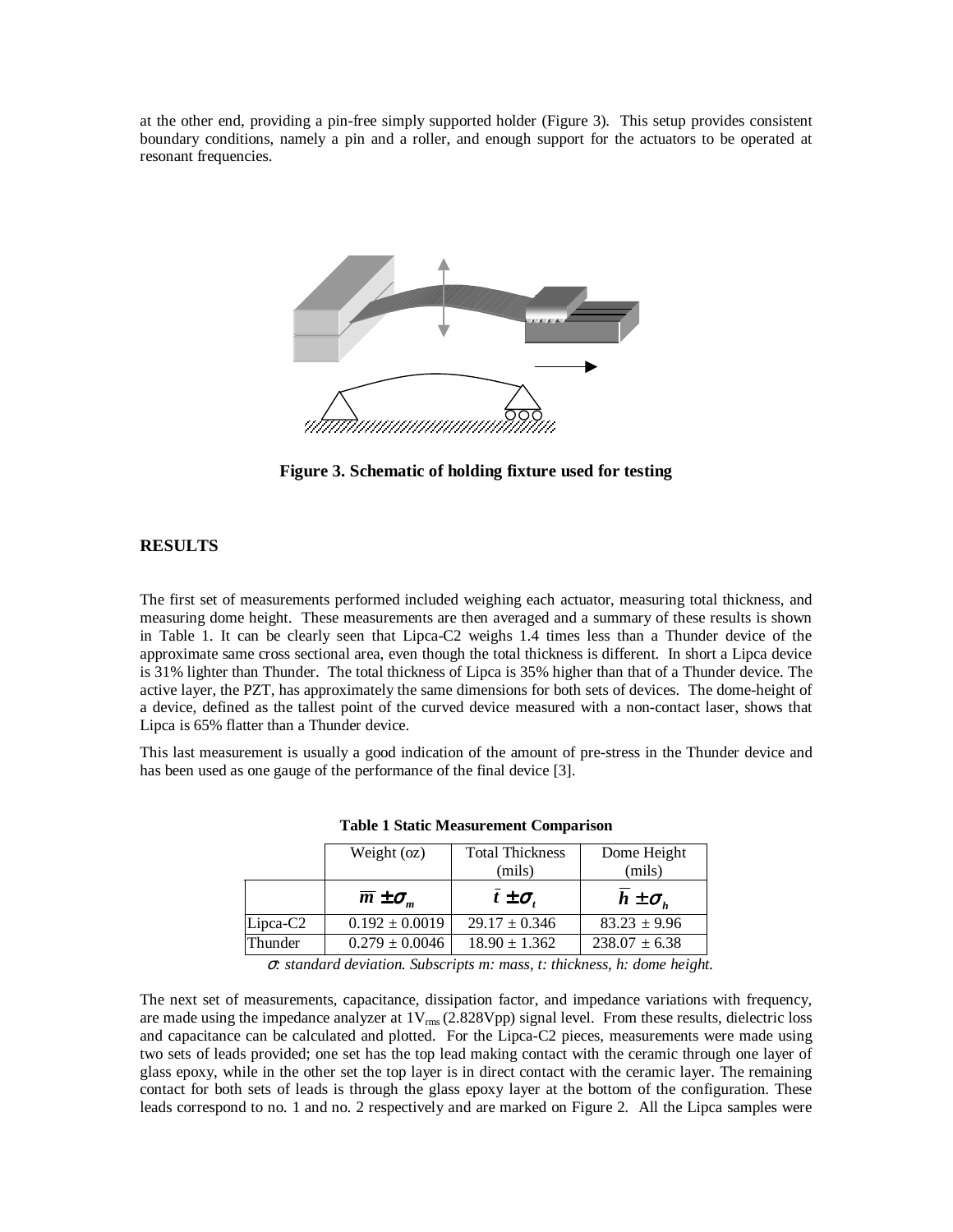measured using the two set of leads. Because of the scatter on the results obtained, no averages were calculated. Differences in capacitance among samples are seen between 100-600 Hz ranges, but not at the higher frequencies. Since the frequencies of interest for the displacement performance measurements are all below 1 kHz, the no.2 set of leads was utilized to provide higher readings of capacitance below 1 kHz. For Thunder samples, the results are more uniform, however averages eliminate any frequency peaks present.

Both capacitance and dissipation were measured for both groups for the same range of frequencies. From these results, dielectric constant and dielectric loss factor are calculated based on the dimensions. A typical result for dielectric constant variations with frequency for a Thunder and Lipca sample are shown in Figures 4 and 5 respectively. Note that the peaks obtained for both type of devices are located at the same frequencies. However, for a typical Thunder piece the magnitudes of these peaks are much smaller. This may be due to the presence of the adhesive utilized for manufacturing a Thunder device, since the measurement of capacitance is done through the adhesive layer. This dielectric mismatch between the adhesive, LaRC-SI and the PZT is greater than 300. This indicates that for the PZT in Thunder to see the same applied field than Lipca, a higher voltage needs to be applied. The plots of the dielectric loss reinforce these results (see Figures 6 and 7 for Lipca and Thunder, respectively).



**Figure 4. Dielectric Constant variations with frequency for a typical Lipca-C2 device**



**Figure 5. Dielectric Constant variations with frequency for a typical Thunder device**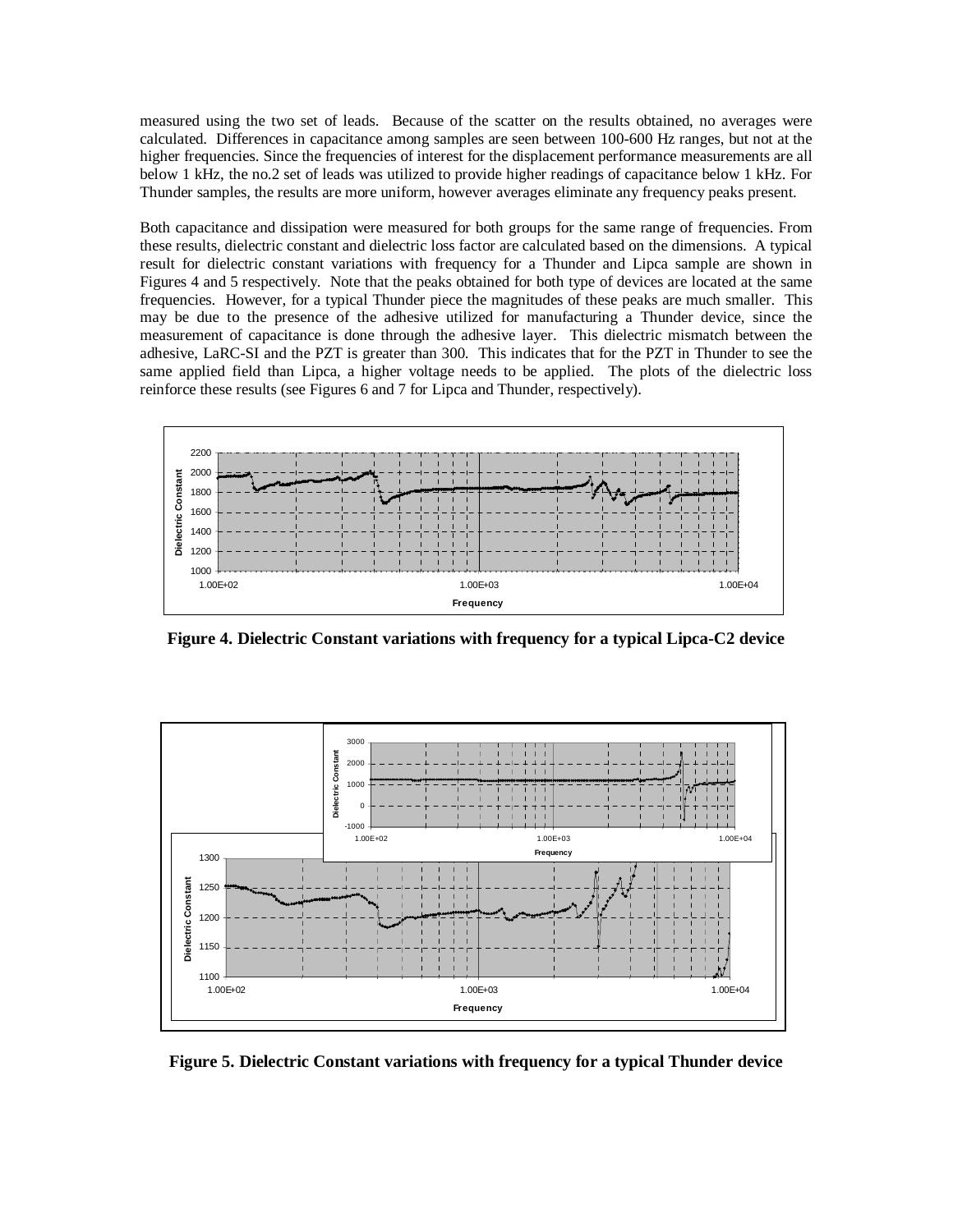

**Figure 6. Dielectric loss variations with frequency for a typical Lipca Sample**



**Figure 7. Dielectric loss variations with frequency for a typical Thunder Sample**

Impedance and phase angle were also measured as a function of frequency. From these plots, resonant frequency for both samples can be identified noting that these values are measured at 1 Vrms. For both devices, the resonant points are all below 400 Hz. For this reason the results are plotted for the range of 100 to 1000 Hz. The magnitudes of the peaks again for Thunder are smaller than for Lipca; Lipca has several peaks at 135, 155, 256, 265, 285, sand 320 Hz; for Thunder, there are only two peaks at 140 and 310 Hz. As will be shown later, these values correspond to resonance as detected by the displacement measurements. Results are shown in Figures 8 and 9 respectively.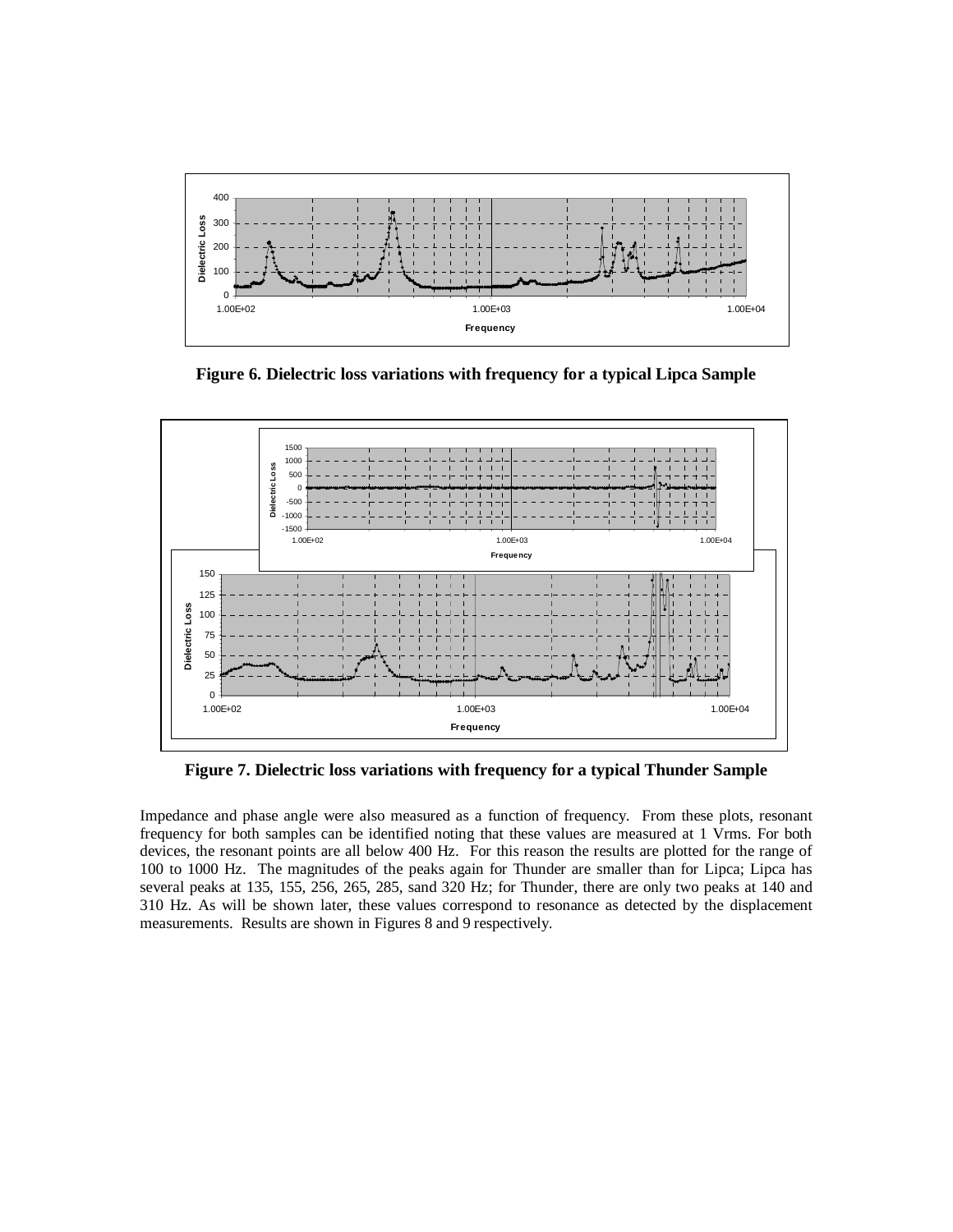

**Figure 8. Impedance variations with frequency for a typical thunder and Lipca sample**



**Figure 9. Phase angle variations with frequency for a typical thunder and Lipca sample**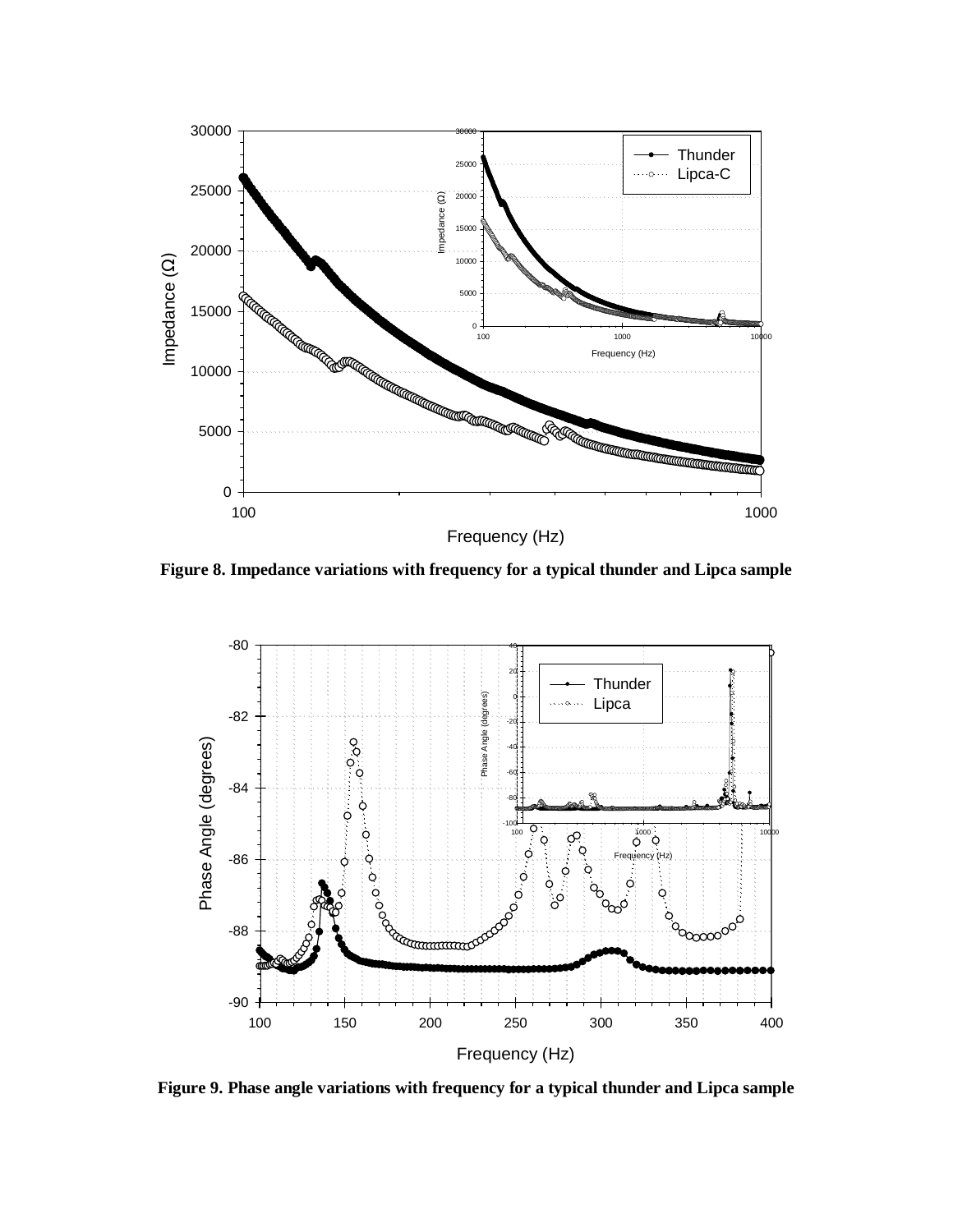Out-of-plane displacement measurements were performed using a non-contacting Laser technique. Sinusoidal voltages were applied and peak voltages varied from 100 V, 150 V, 200 V, and 250 V at frequencies ranging from 1 Hz to 300 Hz. A typical voltage displacement loop at 1 Hz for a Lipca sample is shown in Figure 10. As can be seen, the loop is hysteretic in nature owing to the piezoelectric nature of the active layer. In contrast, a Thunder piece is shown in Figure 11 also at 1 Hz and selected voltages. It is clear from the results that the Lipca devices produced higher displacement. Also, a typical Lipca loop at 1 Hz is more symmetrical and less noisy than a Thunder sample. This may be due to the higher magnitude displacement that the Lipca pieces exhibited (and is therefore related to the resolution of the Laser device used). It is important to note that the Lipca pieces are experiencing a higher field since the electric leads



**Figure 10. Typical Voltage Displacement Loop for a Lipca-C2 sample (1 Hz)**

are in direct contact with the piezoelectric layer. In the case of the Thunder devices, and as pointed out earlier, the field applied has to go through the metal and the adhesive layer.

Figures 12 and 13 show the effects of frequency on the shape of the displacement loop at low to moderate fields. Again, at equal voltages, the field applied to the Lipca pieces is higher than for the Thunder pieces, rendering the samples prone to depoling. The displacement loop of Lipca at 130 Hz shows a beginning of asymmetric dipolar switching, similar to that observed in comparable pre-stressed actuators [3].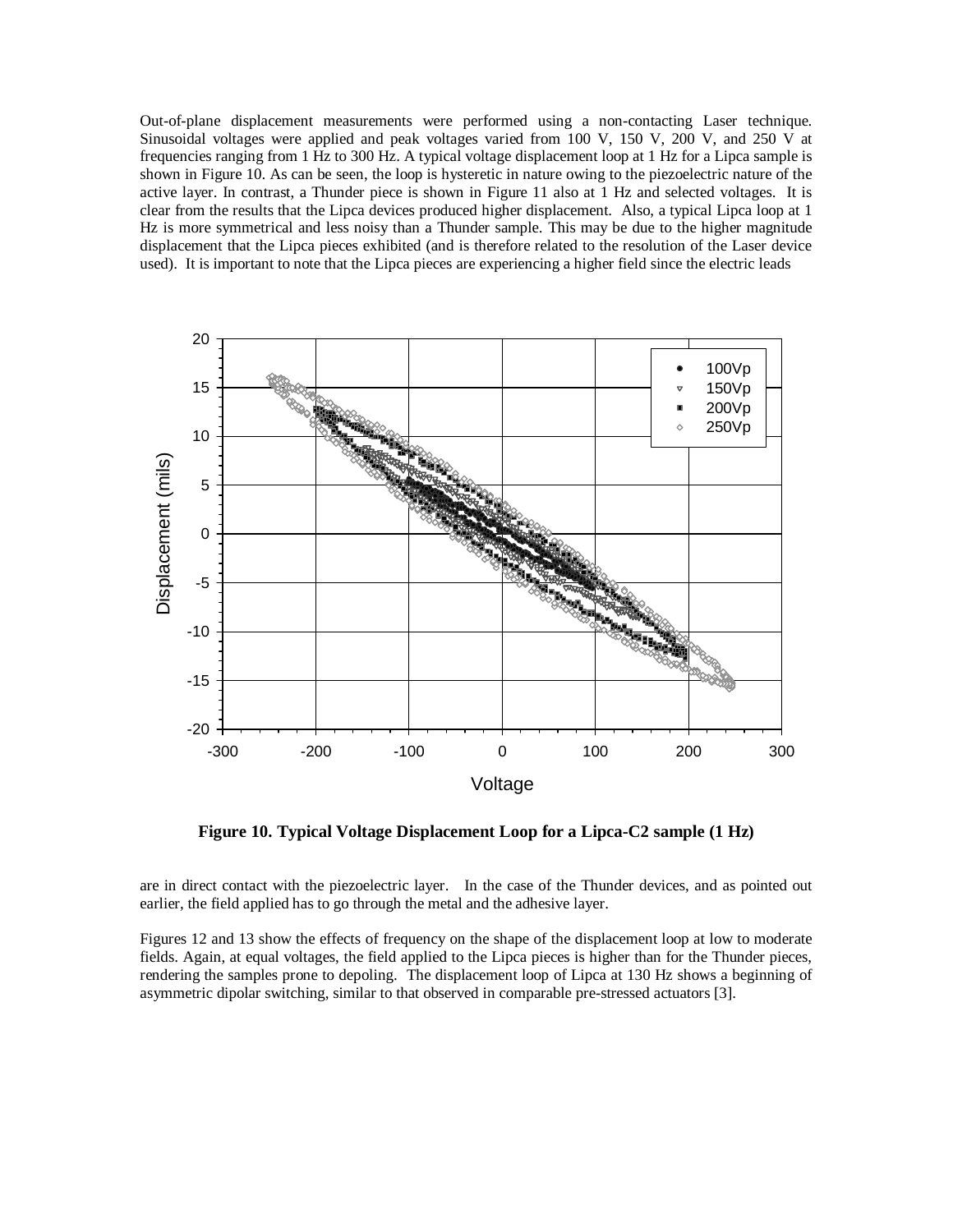

**Figure 11. Typical Voltage Displacement Loop for a Lipca-C sample**



**Figure 12. Typical frequency response for a Lipca sample at selected frequencies**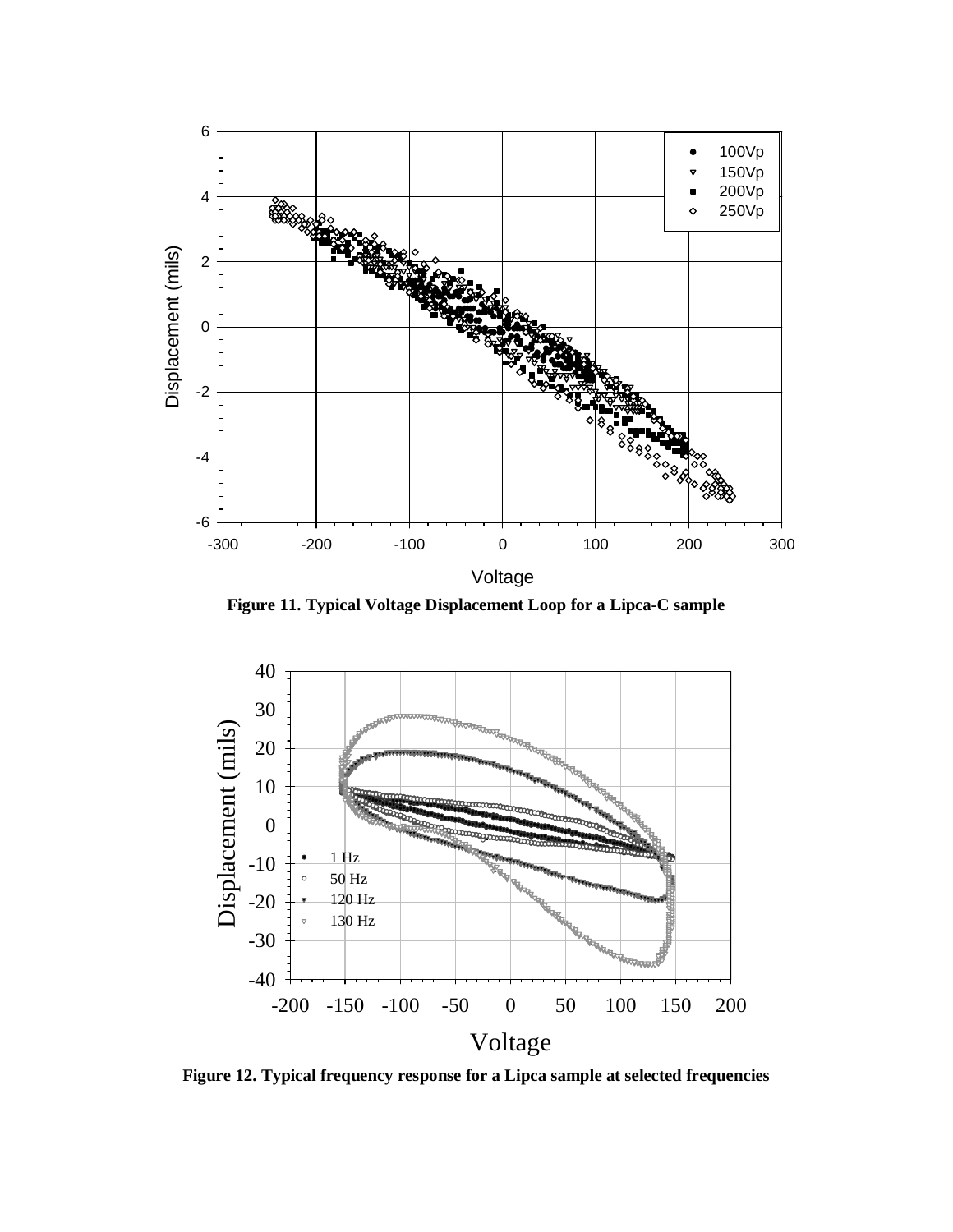

**Figure 13. Typical frequency response for a Thunder sample at selected frequencies**

In order to observe the frequency behavior at different voltages, maximum positive and negative displacements are read from the measured voltage displacement loops. These results are shown in Figures 14 and 15 for a Lipca and a Thunder piece respectively. It is important to note that resonant frequency shifts with applied voltage. More specifically, as voltage increased, the resonant frequency decreased indicating that the piezoelectric material softens with increasing voltage [3]. This effect can be modeled using a regression function as shown below,

$$
\delta = \delta_0 + \frac{a}{\left[1 + \left(\frac{f - f_r}{b}\right)^2\right]}
$$

where  $\delta_0$  is the maximum displacement, constant, *a* is a constant that depends on the voltage applied; *f* is the frequency,  $f_r$  is the resonant frequency; and  $b$  a constant. The regression curves showed an adjusted regression factor of more than 95% for all of the Lipca and Thunder devices. A sample of the parameters obtained is shown in Table 2 for a Thunder device. Note that the resonant frequency varies linearly with the voltage applied (Figure 16 and 17). Using the linear relationship obtained, resonant frequency for both devices can be predicted at any voltage level applied. To confirm the validity of these results, using a voltage of 1 Vrms (2.828 Vpp), the resonant peak of Lipca is calculated to be at 162 Hz and that of Thunder is at 135 Hz. These values are in good agreement with the resonance measured using the impedance curves.

|  | Table 2. Thunder regression parameters |  |
|--|----------------------------------------|--|
|  |                                        |  |

| Vթ               | 100      | 125      | 150     | 175      | 200      | 250     |
|------------------|----------|----------|---------|----------|----------|---------|
| R                | 0.99     | 0.996    | 0.98    | 0.98     | 0.99     | 0.98    |
| a                | $-23.45$ | $-26.05$ | $-35.5$ | $-35.98$ | $-37.33$ | -47.99  |
| b                | 5.51     | 6.97     | 5.87    | 6.44     | 7.40     | 8.10    |
| f,               | 130.7    | 129.4    | 127.2   | 126.9    | 126.5    | 122.9   |
| $\delta_{\rm o}$ | $-2.3$   | $-2.49$  | $-3.2$  | $-3.89$  | -4.137   | $-5.09$ |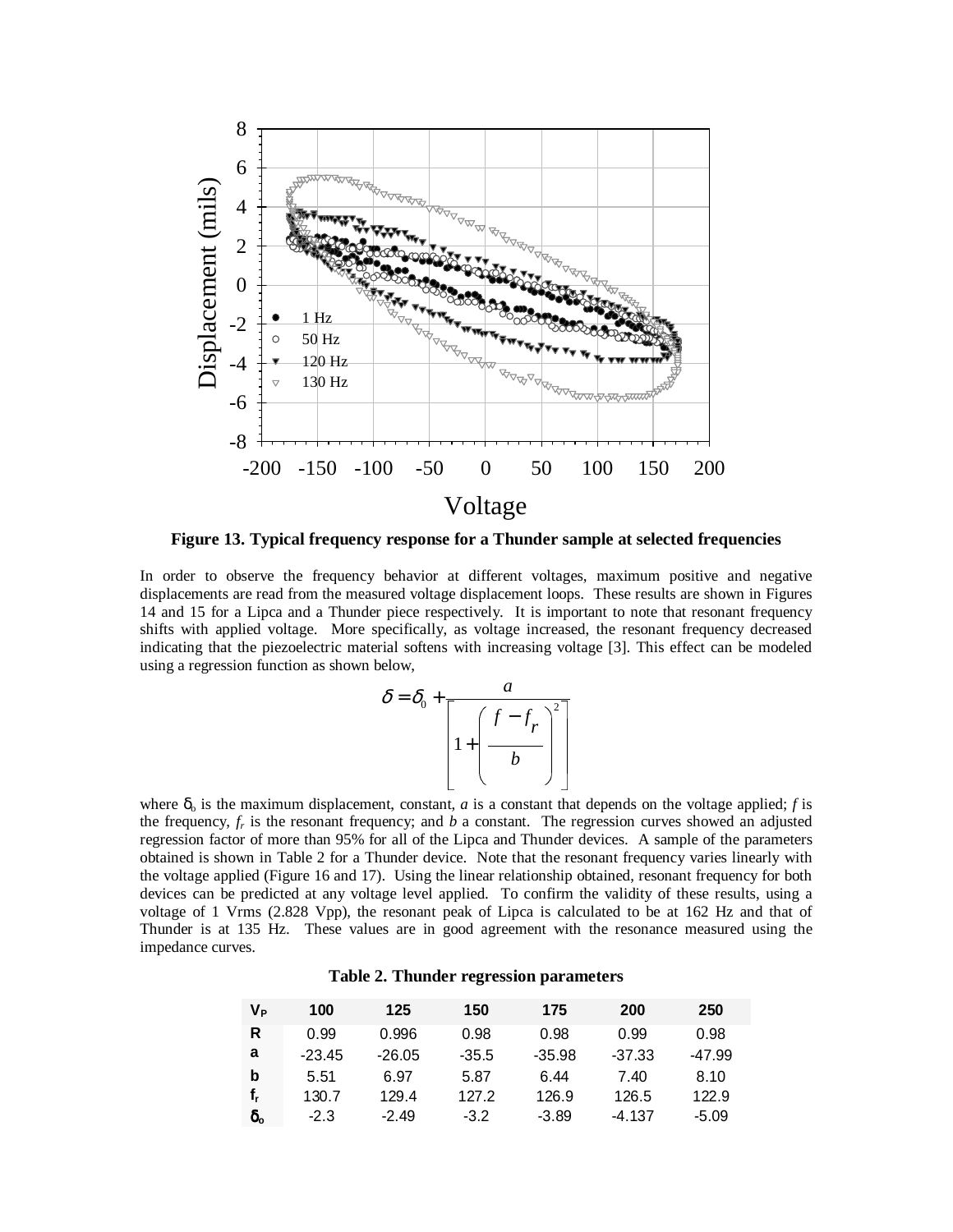

**Figure 14. Peak displacement variations with frequency for a typical Lipca sample**



**Figure 15. Peak displacement variations with frequency for a typical Thunder sample**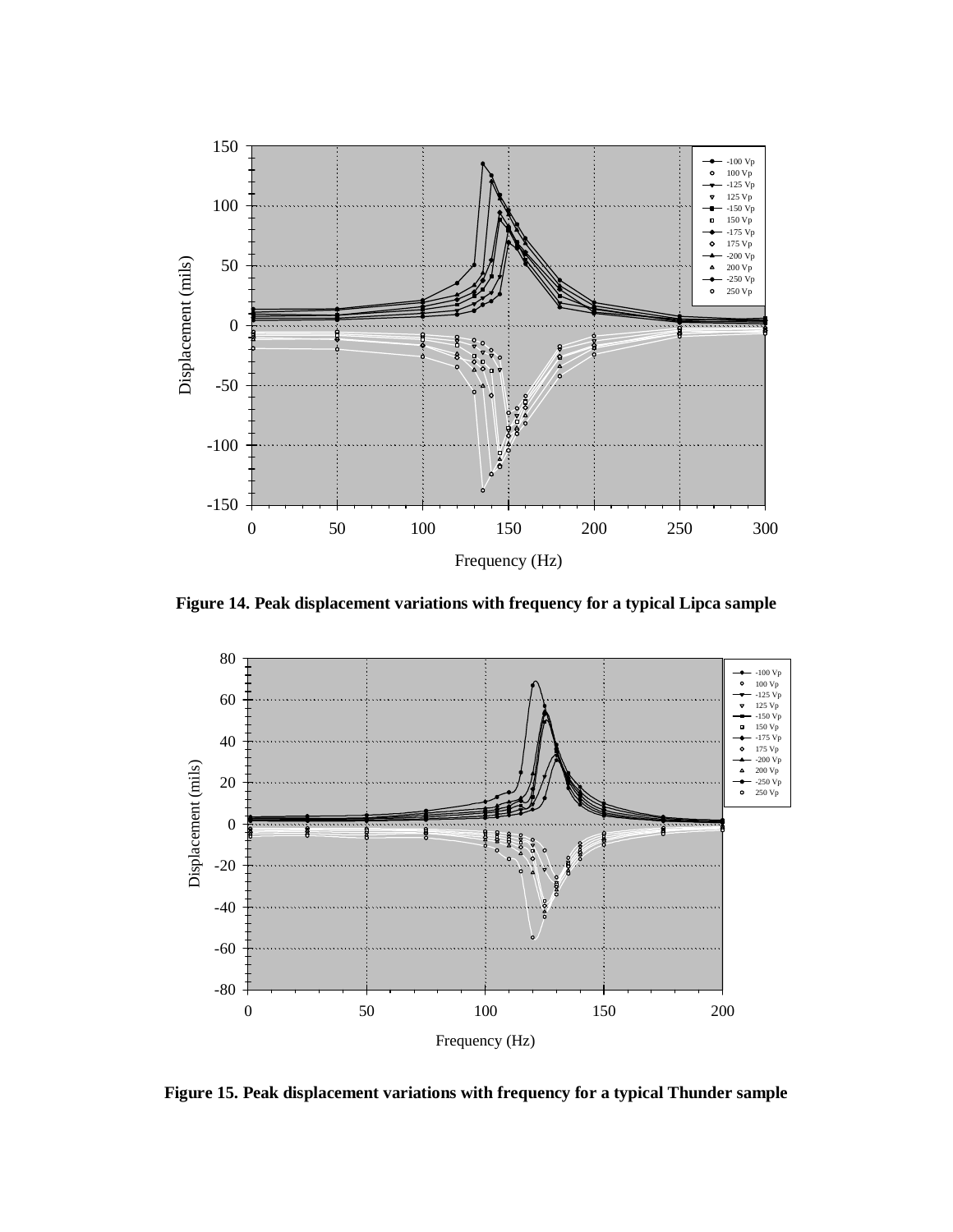

**Figure 16. Resonant frequency vs. voltage for a Lipca device**



**Figure 17. Resonant frequency vs. voltage for a Thunder device**

A nonlinear model, which quantifies the displacements generated in THUNDER actuators in response to applied voltages for a variety of boundary conditions and exogenous loads, is developed. This model uses a PDE model based on Newtonian principles to quantify the displacements in the actuator due to field inputs to the Thunder patch stress-strain. The geometry of the device is described in Figure 18 assuming the Thunder device has metal extensions.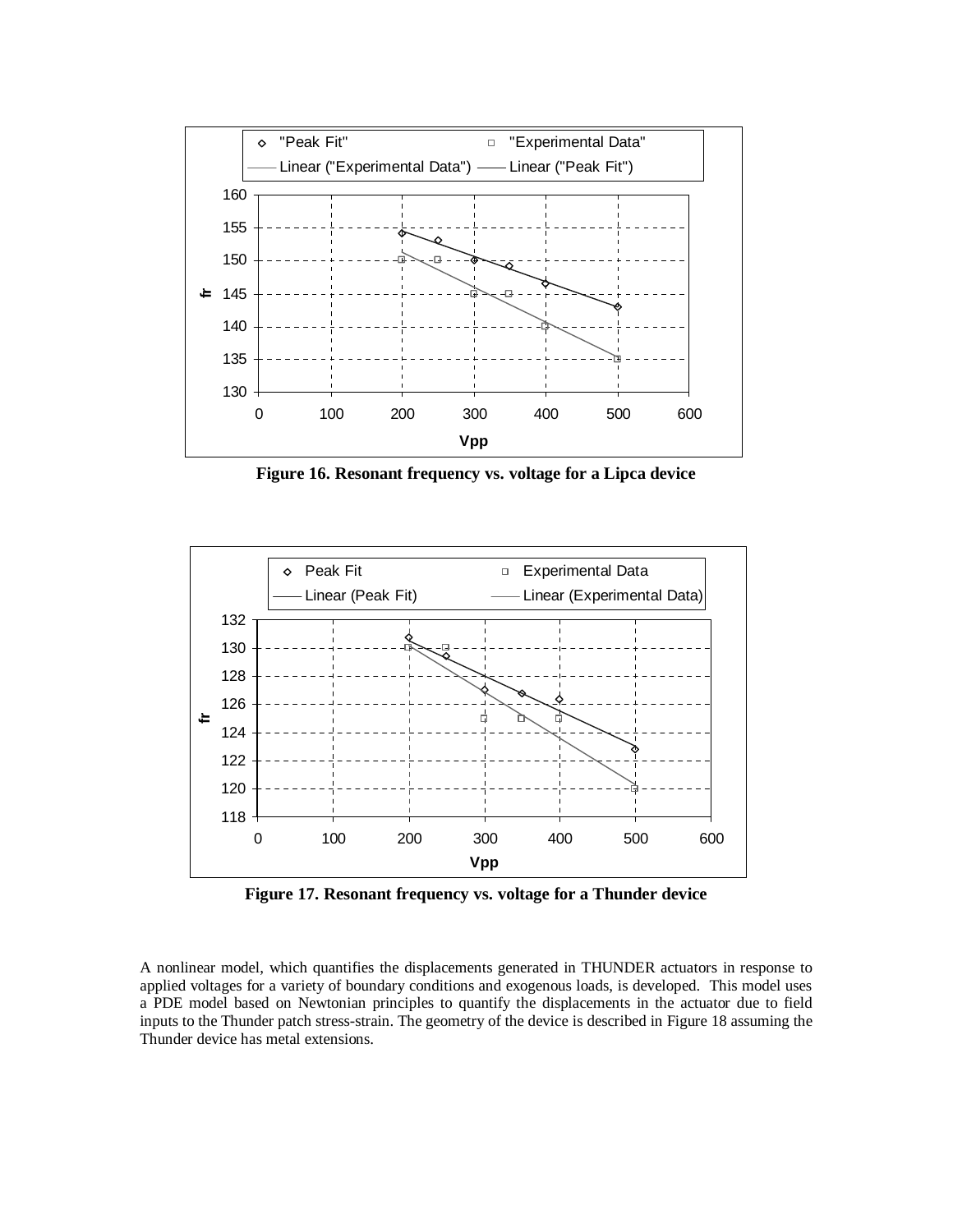

**Figure 18. Boundary Conditions**

A free energy based hysteretic stress-strain relation is employed to model the hysteresis inherent to the PZT polarization-electric field. The validity of the model was tested and results are shown in Figure 19.



**Figure 19. Maximum displacement with applied voltage**